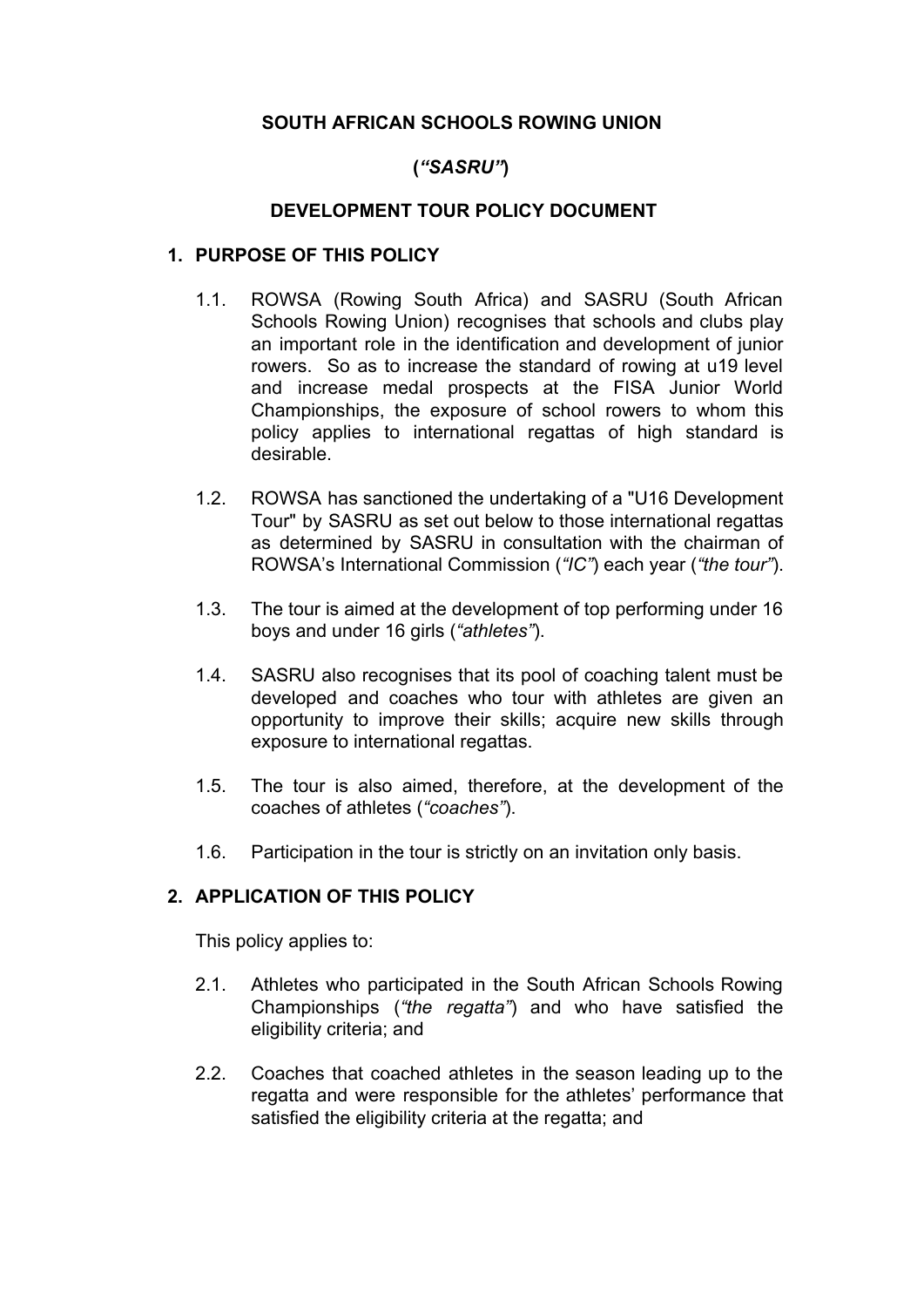2.3. Schools whose athletes participated in the regatta and satisfied the eligibility criteria; and in respect of which an invitation (referred to in clause 3 below) to participate in the tour has been extended.

### **3. INVITATION TO PARTICIPATE IN THE TOUR**

- 3.1. The chairperson of SASRU's International Commission shall extend a written invitation to the head of those schools (*"the invitation"*) whose athletes satisfy the eligibility criteria by the first Wednesday after the conclusion of the regatta.
- 3.2. The invitation shall specify the boat class/es, as the case may be, in respect of which the invitation is extended.
- 3.3. The invitation to participate in the tour is an invitation to the coach employed by such school to participate in the tour with the crew that he or she, as the case may be, coached and in respect of which the eligibility criteria was satisfied.
- 3.4. The head of the school to whom the invitation has been extended shall accept or decline the invitation by the first Friday after the conclusion of the regatta.
- 3.5. In the event that the head of a school declines the invitation, they will not be substituted by an alternate crew from the same or a different school.
- 3.6. The President of SASRU may, in consultation with the IC, extend such further invitations as may be warranted provided that the purpose of this policy not be diluted or compromised.

## **4. ELIGIBILITY FOR AN INVITATION TO TOUR**

- 4.1. The invitation to participate in the tour shall be extended to school crews that win the gold medal in any boat class in respect of which athletes are entitled to participate at the regatta subject to the REGATTA.
- 4.2. Should schools win more than one boat class in respect of which the athletes participate at the regatta, the invitation shall be extended in respect of the biggest boat class save where 50% or more of the smaller boat class is not comprised of athletes that rowed in the bigger boat class.
- 4.3. Schools to whom an invitation made pursuant to clause 4.1 are required to include such spare athlete for the relevant boat class as may be necessary.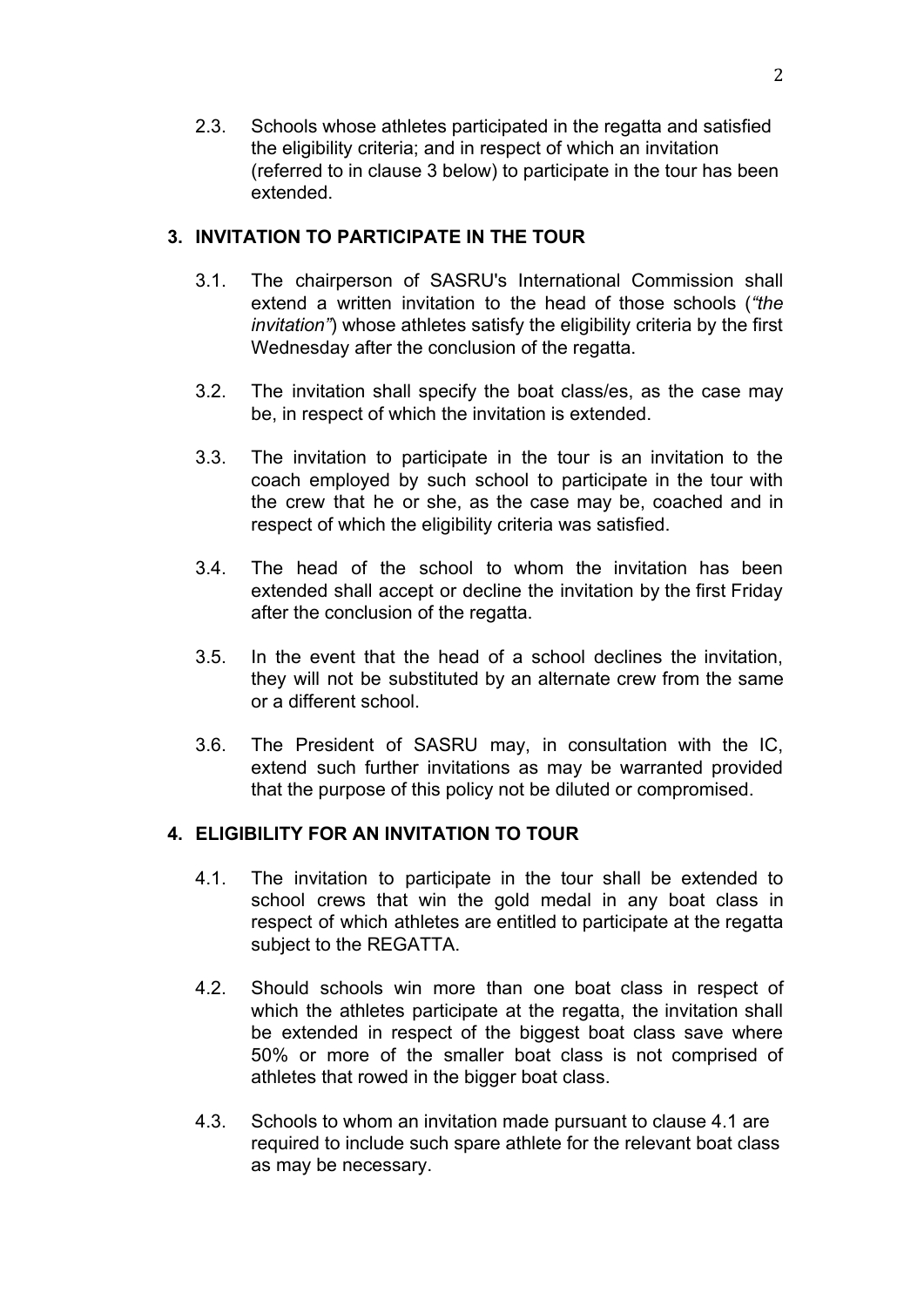- 4.4. Once the gold medalists have been invited, selections will continue and will focus on selecting transformation athletes until the racial demographics within the touring squad reflect the demographics of the full athlete entry for the South African School Rowing Championships.
- 4.5. At a minimum, transformation athletes shall
	- 4.5.1. comprise 25% of the tour party; or
	- 4.5.2. include a minimum of 4 female and a minimum of 6 male athletes
- 4.6. Appropriate transformation athletes will be required to:
	- 4.6.1. be nominated by their coaches who will submit the ergo times of their prospective athletes by the end of January and the end of February.
	- 4.6.2. achieve the following minimum ergo times:

Girls: 8:30 Boys: 7:30

- 4.6.3. participate at the South African School Rowing Championships where their performance will be monitored by the Junior IC. Based on this performance as well as participation throughout the season, the Junior IC may nominate "wildcard" transformation athletes.
- 4.7. Transformation athletes will be considered on their individual ability as a rower and not on the performance of their crew. For this reason, transformation athletes from junior rowing clubs may also be nominated.
- 4.8. Qualifying crews and nominated/wildcard athletes may be invited to a trial regatta/s on the Saturday following the South African Schools Rowing Championships.

### **5. EQUIPMENT**

- 5.1. Prior to the tour, schools are required to provide such equipment as is reasonably necessary to allow athletes and coaches to prepare for the tour.
- 5.2. Equipment on tour shall be rented by the SASRU Tour party from appropriate sources and shall, wherever reasonably